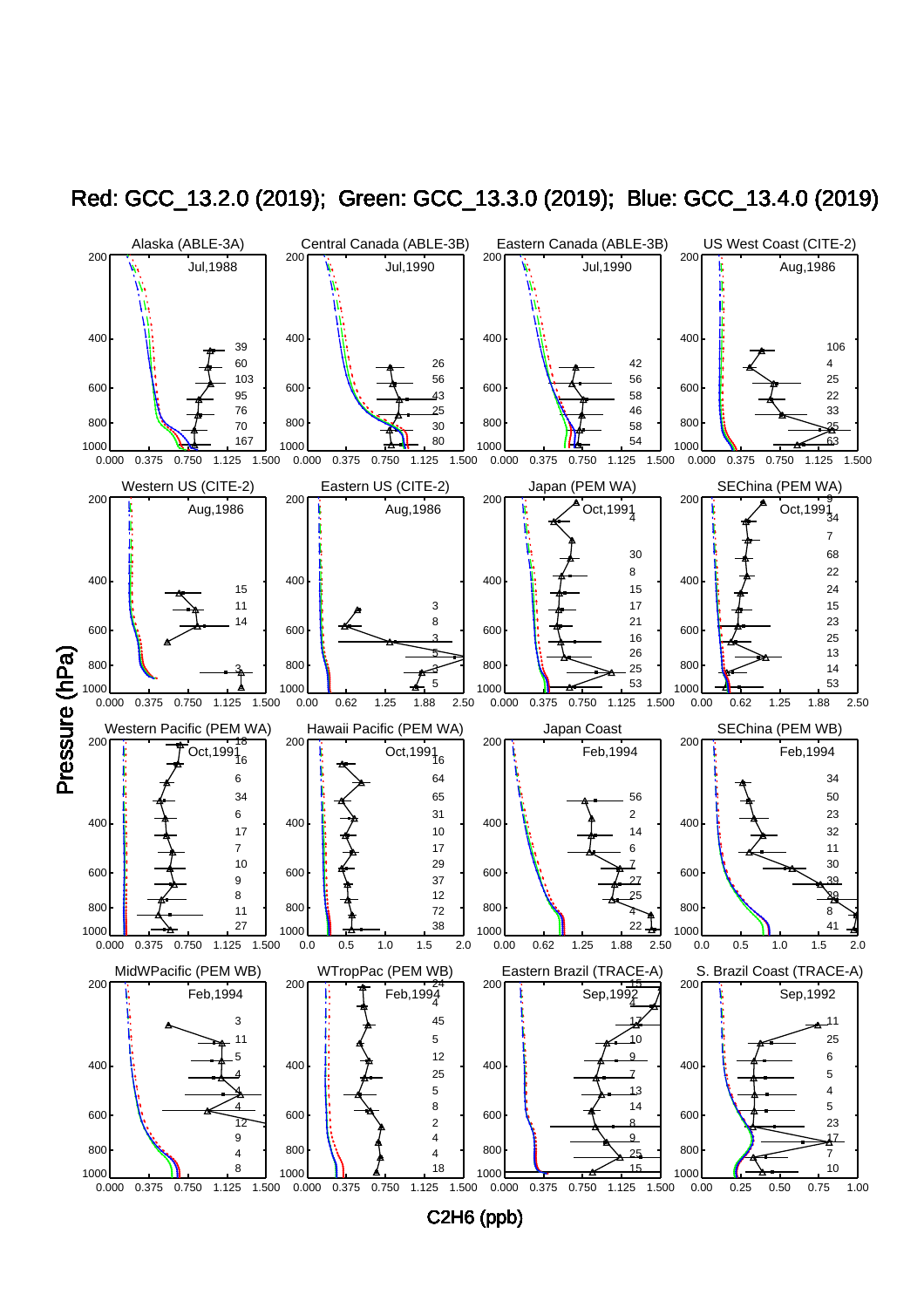

Red: GCC\_13.2.0 (2019); Green: GCC\_13.3.0 (2019); Blue: GCC\_13.4.0 (2019)

C2H6 (ppb)